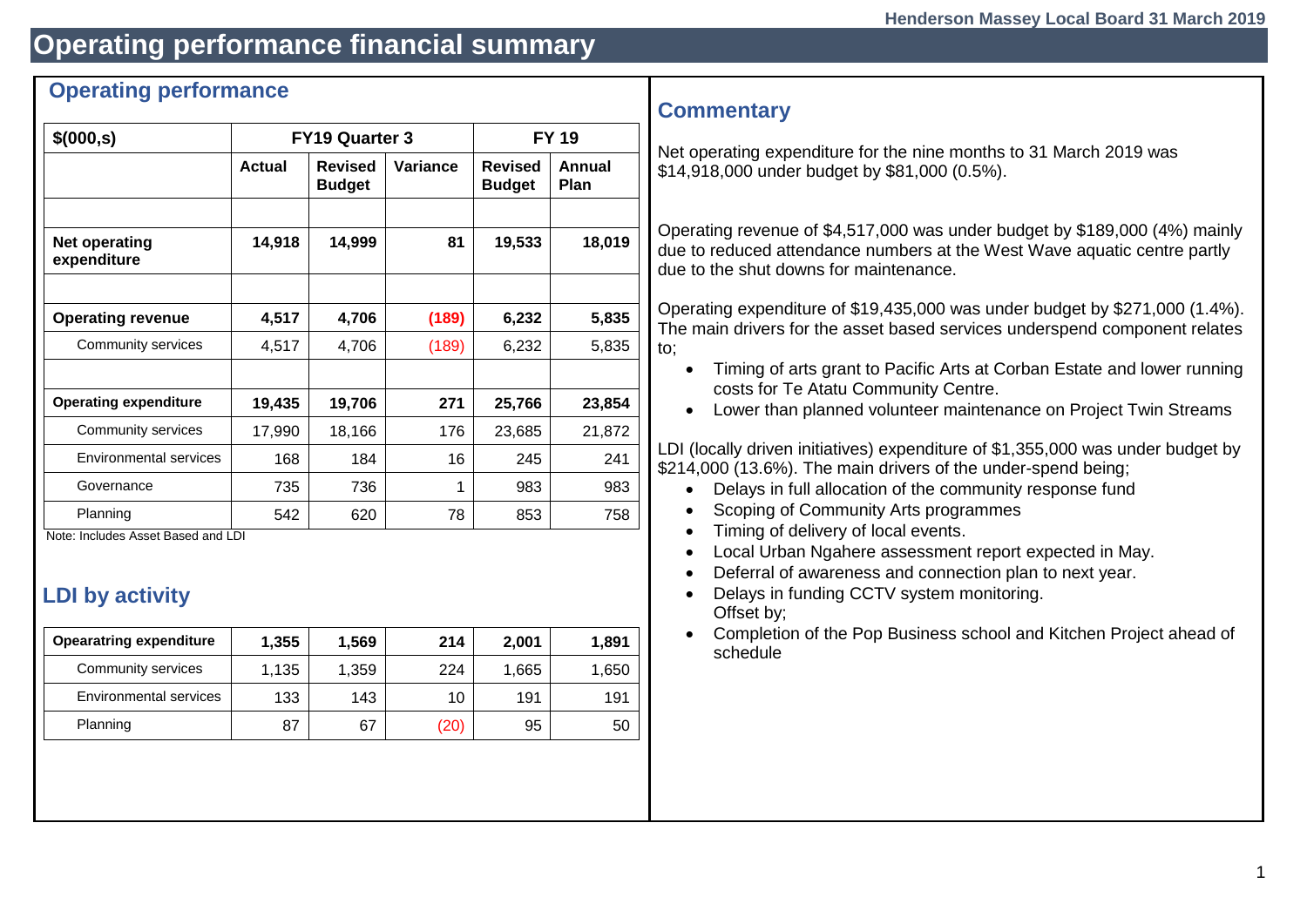# **LDI Operating Expenditure – all projects**

|                                                   |               | Year To Date (\$000)            | <b>Full Year (\$000)</b> |                                 |                       |
|---------------------------------------------------|---------------|---------------------------------|--------------------------|---------------------------------|-----------------------|
| <b>Net Cost of Service</b>                        | <b>Actual</b> | <b>Revised</b><br><b>Budget</b> | <b>Variance</b>          | <b>Revised</b><br><b>Budget</b> | <b>Annual</b><br>Plan |
| ACE LDI Staff allocation                          | 153           | 153                             | 0                        | 204                             | 204                   |
| <b>ANZAC</b>                                      | 0             | 3                               | 3                        | 15                              | 15                    |
| Awareness and connection                          | 0             | 25                              | 25                       | 25                              | 25                    |
| Capacity building programme                       | 238           | 238                             | $\Omega$                 | 238                             | 238                   |
| <b>Community Arts Programmes</b>                  | 0             | 18                              | 18                       | 18                              | 18                    |
| Community placemaking<br>initiatives              | 80            | 80                              | 0                        | 80                              | 80                    |
| Community response operating<br>fund              | 11            | 43                              | 32                       | 58                              | 58                    |
| Community safety                                  | 7             | 30                              | 23                       | 30                              | 30                    |
| Connection plan development                       | 24            | 28                              | $\overline{4}$           | 40                              | 40                    |
| Creating a Maori identity                         | 2             | 16                              | 14                       | 23                              | 23                    |
| <b>Henderson Fairy Lights</b>                     | 4             | 3                               | (1)                      | 4                               | 4                     |
| Informal social recreation<br>projects            | 20            | 20                              | 0                        | 40                              | 40                    |
| <b>Kelston Community Centre</b><br>service review | 9             | 10                              | 1                        | 10                              | 10                    |
| LDI Programme Events in local<br>parks            | 0             | 4                               | 4                        | 5                               | 10                    |
| <b>LDI Volunteers parks</b>                       | 22            | 27                              | 5                        | 39                              | 39                    |
| Local civic functions                             | 2             | 14                              | 12                       | 20                              | 10                    |
| Local community grants                            | 61            | 62                              | 1                        | 124                             | 124                   |
| Local events fund                                 | 176           | 197                             | 21                       | 270                             | 270                   |
| Maori responsiveness                              | 10            | 23                              | 13                       | 30                              | 30                    |
| Neighbourhood development                         | 138           | 138                             | 0                        | 138                             | 138                   |
| Older persons                                     | 8             | 10                              | $\overline{2}$           | 10                              | 10                    |
| Play network assessment                           | 20            | 14                              | (6)                      | 20                              | 20                    |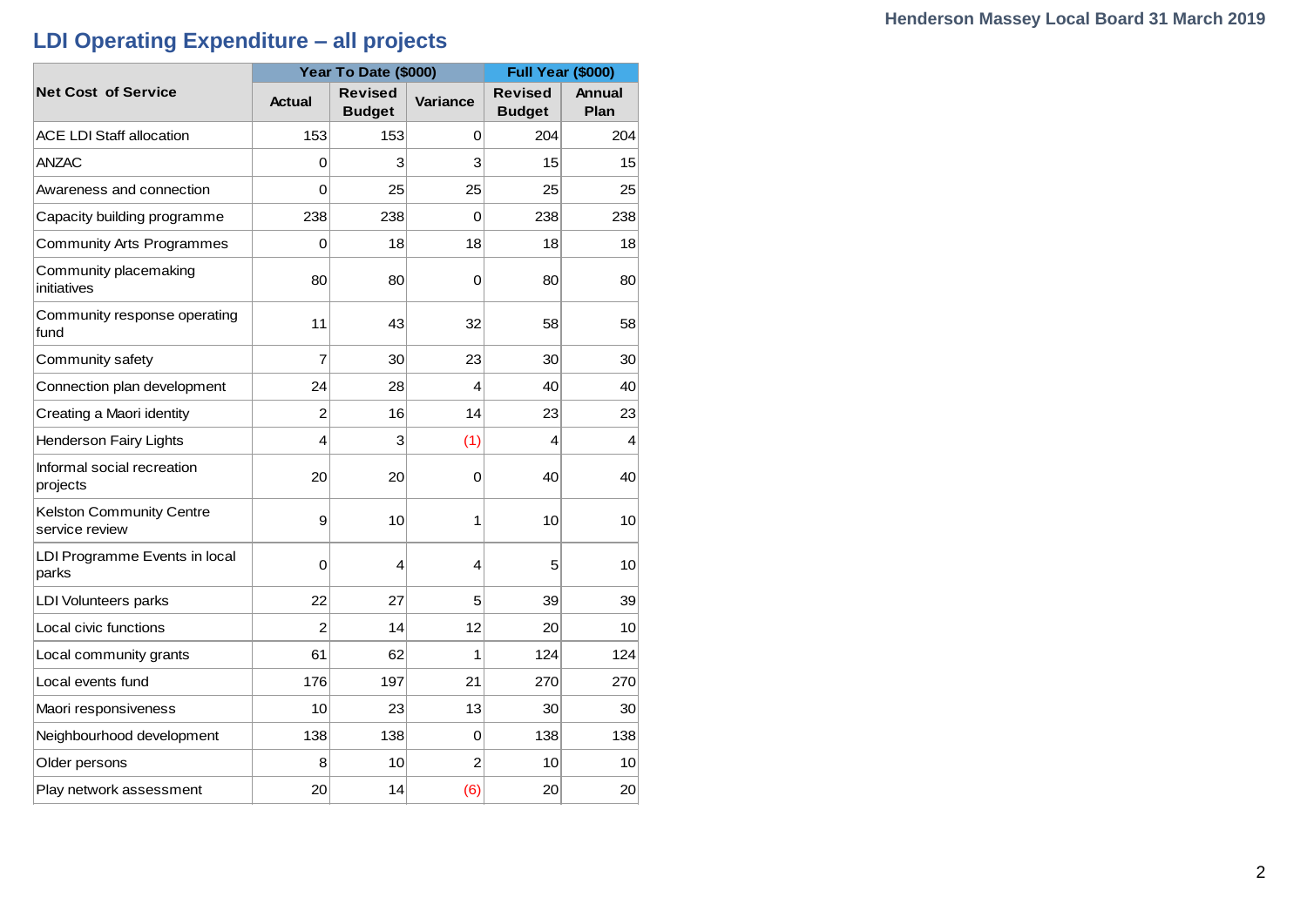|                                                            |                | Year To Date (\$000)            | <b>Full Year (\$000)</b> |                                 |                |
|------------------------------------------------------------|----------------|---------------------------------|--------------------------|---------------------------------|----------------|
| <b>Net Cost of Service</b>                                 | <b>Actual</b>  | <b>Revised</b><br><b>Budget</b> | <b>Variance</b>          | <b>Revised</b><br><b>Budget</b> | Annual<br>Plan |
| Te Atatu South Park                                        | 0              | 11                              | 11                       | 15                              | 0              |
| Te Atatu Waka Ama                                          | 9              | 17                              | 8                        | 25                              | 0              |
| Te Rangi Hiroa nursery site                                | $\overline{0}$ | 15                              | 15                       | 20                              | $\Omega$       |
| Urban Forest (Ngahere) strategy                            | 0              | 11                              | 11                       | 15                              | 15             |
| West Auckland riding for disabled                          | 30             | 30                              | 0                        | 30                              | 30             |
| Youth connections across<br>Auckland                       | $\Omega$       | 0                               | 0                        | 0                               | 50             |
| Youth development initiatives                              | 112            | 119                             | 7                        | 119                             | 119            |
| <b>Total Community services</b>                            | 1,135          | 1,359                           | 224                      | 1,665                           | 1,650          |
| <b>Bike Hub</b>                                            | 10             | 8                               | (2)                      | 10                              | 10             |
| Community environmental<br>services                        | 0              | $\mathbf 0$                     | 0                        | 10                              | 10             |
| Eco City activation                                        | 18             | 26                              | 8                        | 35                              | 35             |
| <b>Ecowest Festival</b>                                    | 5              | $\overline{7}$                  | $\overline{2}$           | 9                               | 9              |
| <b>Industry Pollution Prevention</b><br>Programme          | 5              | 8                               | 3                        | 10                              | 10             |
| Nga Puna Manaaki Inanga project                            | 0              | 14                              | 14                       | 23                              | 23             |
| Northwest Wildlink                                         | 41             | 41                              | 0                        | 41                              | 41             |
| Project homewise - sustainability &<br>ecology initiatives | 5              | 8                               | 3                        | 10                              | 10             |
| Sustainability initiatives<br>(PO2311615)                  | 45             | 26                              | (19)                     | 35                              | 35             |
| <b>Weed Control Projects</b>                               | 4              | 6                               | $\overline{2}$           | 8                               | 8              |
| <b>Total Environmental services</b>                        | 133            | 143                             | 10                       | 191                             | 191            |
| Henderson implementation plan<br>initiatives               | 28             | 23                              | (5)                      | 30                              | 30             |
| Locally Driven Initiatives (ATEED)                         | 59             | 15                              | (44)                     | 65                              | 20             |
| Youth connections across<br>Auckland                       | $\Omega$       | 29                              | 29                       | 50                              | 0              |
| <b>Total Planning</b>                                      | 87             | 67                              | (20)                     | 145                             | 50             |
| Total                                                      | 1,355          | 1.569                           | 214                      | 2.001                           | 1,891          |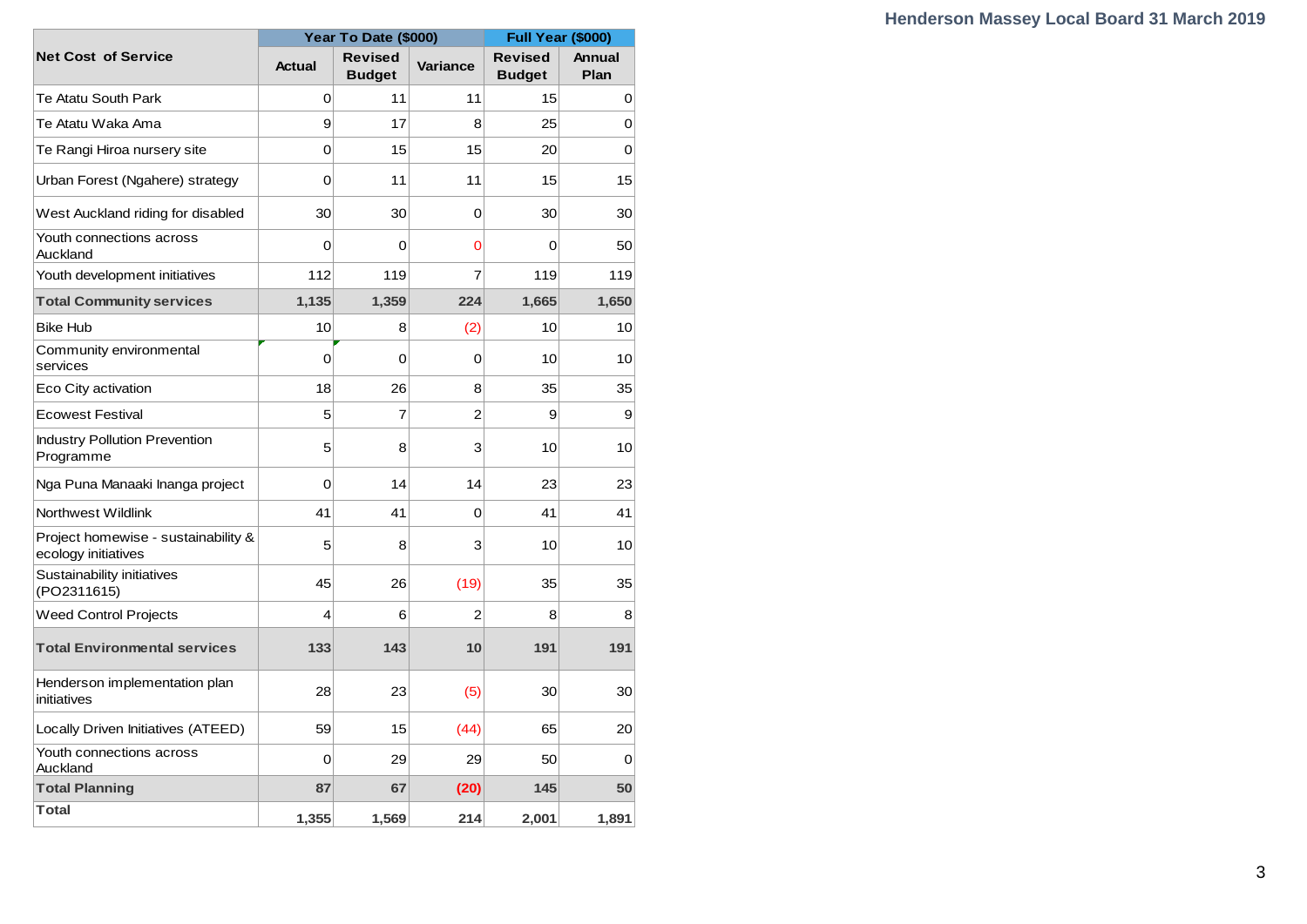# **Capital expenditure summary**

### **Capital expenditure**

| \$(000, s)                 |        | <b>FY19 Quarter 3</b>           | <b>FY 19</b> |                                 |                |  |
|----------------------------|--------|---------------------------------|--------------|---------------------------------|----------------|--|
|                            | Actual | <b>Revised</b><br><b>Budget</b> | Variance     | <b>Revised</b><br><b>Budget</b> | Annual<br>Plan |  |
|                            |        |                                 |              |                                 |                |  |
| <b>Capital expenditure</b> | 15,912 | 18,774                          | 2,860        | 23,274                          | 22,273         |  |
| Community services         | 15,045 | 17,939                          | 2,894        | 22,390                          | 20,428         |  |
| Planning                   | 867    | 833                             | (34)         | 884                             | 1,845          |  |
|                            |        |                                 |              |                                 |                |  |

Note: Includes Asset Based and LDI

### **Capital delivered**



### **Commentary**

Capital expenditure of \$15,912,000 is under budget by \$2,860,000.

The main drivers of the underspend were due to;

- General park restoration- allocation of expenditure plan now approved. Royal reserve improvements main contributor.
- Multi- purpose Community facility at Westgate-Facility now open. Completion of car park underway.
- Local asset renewals programmes at various stages of progress.
- Partly offset by sportfield development at Moire Park.

#### LDI capex:

LDI capital expenditure was \$31,000 an underspend to date of \$243,000.

• The majority of LDI capital projects are still at early stages of progress, e.g. assessment, design or consent.